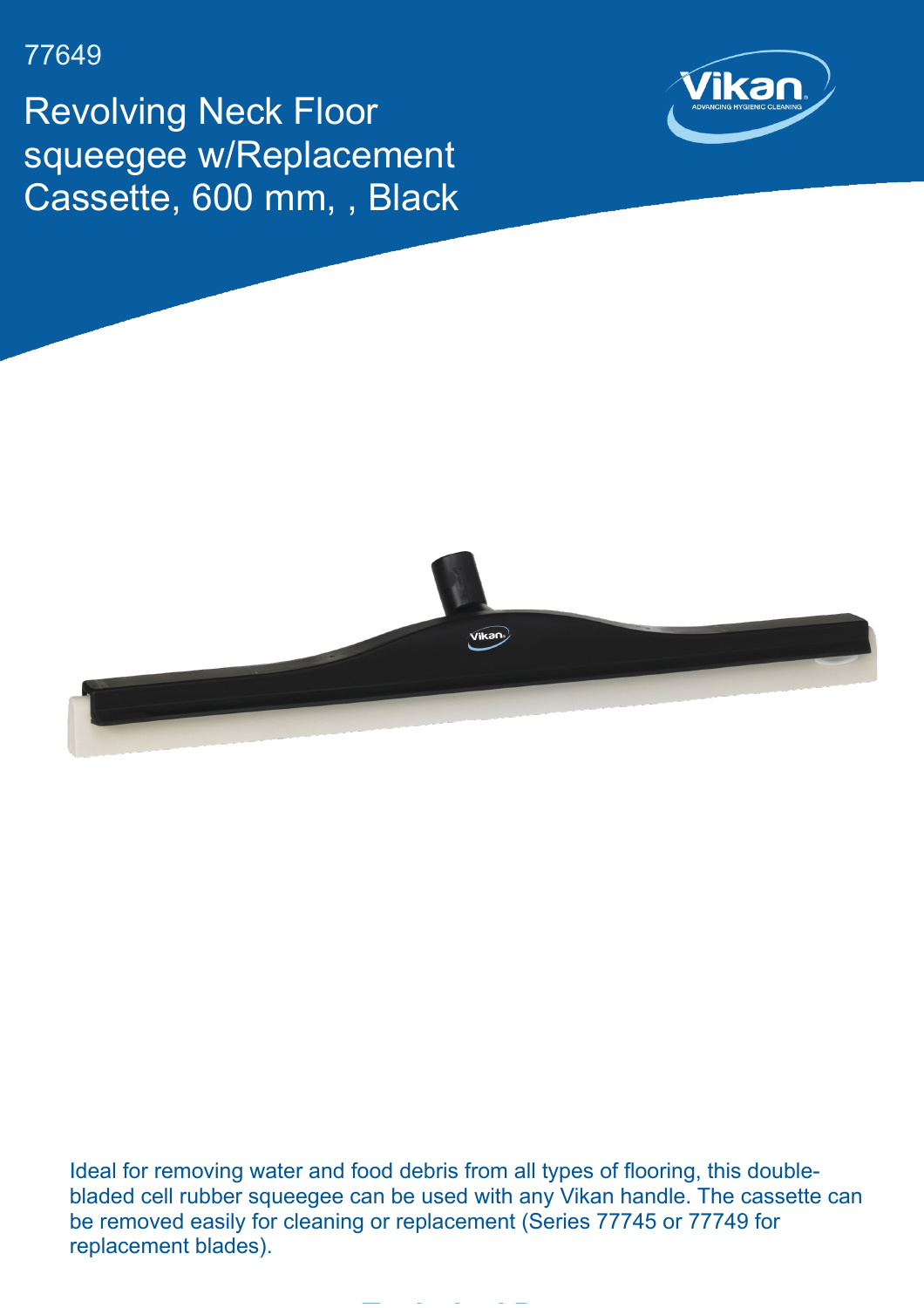## **Technical Data**

| <b>Item Number</b>                                                         | 77649                                                             |
|----------------------------------------------------------------------------|-------------------------------------------------------------------|
| <b>Material</b>                                                            | Polypropylene<br><b>Cellular rubber</b>                           |
| Complies with (EC) 1935/2004 on food contact materials <sup>1</sup>        | <b>No</b>                                                         |
| <b>FDA compliant raw material (CFR 21)</b>                                 | Yes                                                               |
| Complies with UK 2019 No. 704 on food contact materials                    | <b>No</b>                                                         |
| Meets the REACH Regulation (EC) No. 1907/2006                              | Yes                                                               |
| Use of phthalates and bisphenol A                                          | <b>No</b>                                                         |
| <b>Is Halal and Kosher compliant</b>                                       | Yes                                                               |
| Pat. Pending/Patent No.                                                    | EP2227129 validated in<br>DK, DE, FR and GB. DE<br>602008048400.9 |
| <b>Box Quantity</b>                                                        | 10 Pcs.                                                           |
| Quantity per Pallet (80 x 120 x 200 cm)                                    | <b>320 Pcs</b>                                                    |
| <b>Quantity Per Layer (Pallet)</b>                                         | 40 Pcs.                                                           |
| <b>Box Length</b>                                                          | 610 mm                                                            |
| <b>Box Width</b>                                                           | 290 mm                                                            |
| <b>Box Height</b>                                                          | 200 mm                                                            |
| Length                                                                     | 600 mm                                                            |
| <b>Width</b>                                                               | 100 mm                                                            |
| <b>Height</b>                                                              | 75 mm                                                             |
| <b>Net Weight</b>                                                          | $0.38$ kg                                                         |
| <b>Weight bag (Recycling Symbol "4" Low Density Polyethylene</b><br>(LDPE) | $0.009$ kg                                                        |
| <b>Weight cardboard</b>                                                    | 0.0315 kg                                                         |
| <b>Tare total</b>                                                          | 0.0405 kg                                                         |
| <b>Gross Weight</b>                                                        | $0.42$ kg                                                         |
| <b>Cubik metre</b>                                                         | 0.0045 M3                                                         |
| <b>Max. cleaning temperature (Dishwasher)</b>                              | 90 °C                                                             |
| Max usage temperature (food contact)                                       | 80 °C                                                             |
| Max usage temperature (non food contact)                                   | 80 °C                                                             |
| Min. usage temperature <sup>3</sup>                                        | $-20 °C$                                                          |
| Min. pH-value in usage concentration                                       | 2 pH                                                              |
| <b>Max. pH-value in Usage Concentration</b>                                | 10.5 pH                                                           |
| <b>Gtin-13 Number</b>                                                      | 5705020776496                                                     |
| <b>GTIN-14 Number (Box quantity)</b>                                       | 15705020776493                                                    |
| <b>Customs Tariff No.</b>                                                  | 96039099                                                          |
| <b>Country of origin</b>                                                   | <b>Denmark</b>                                                    |